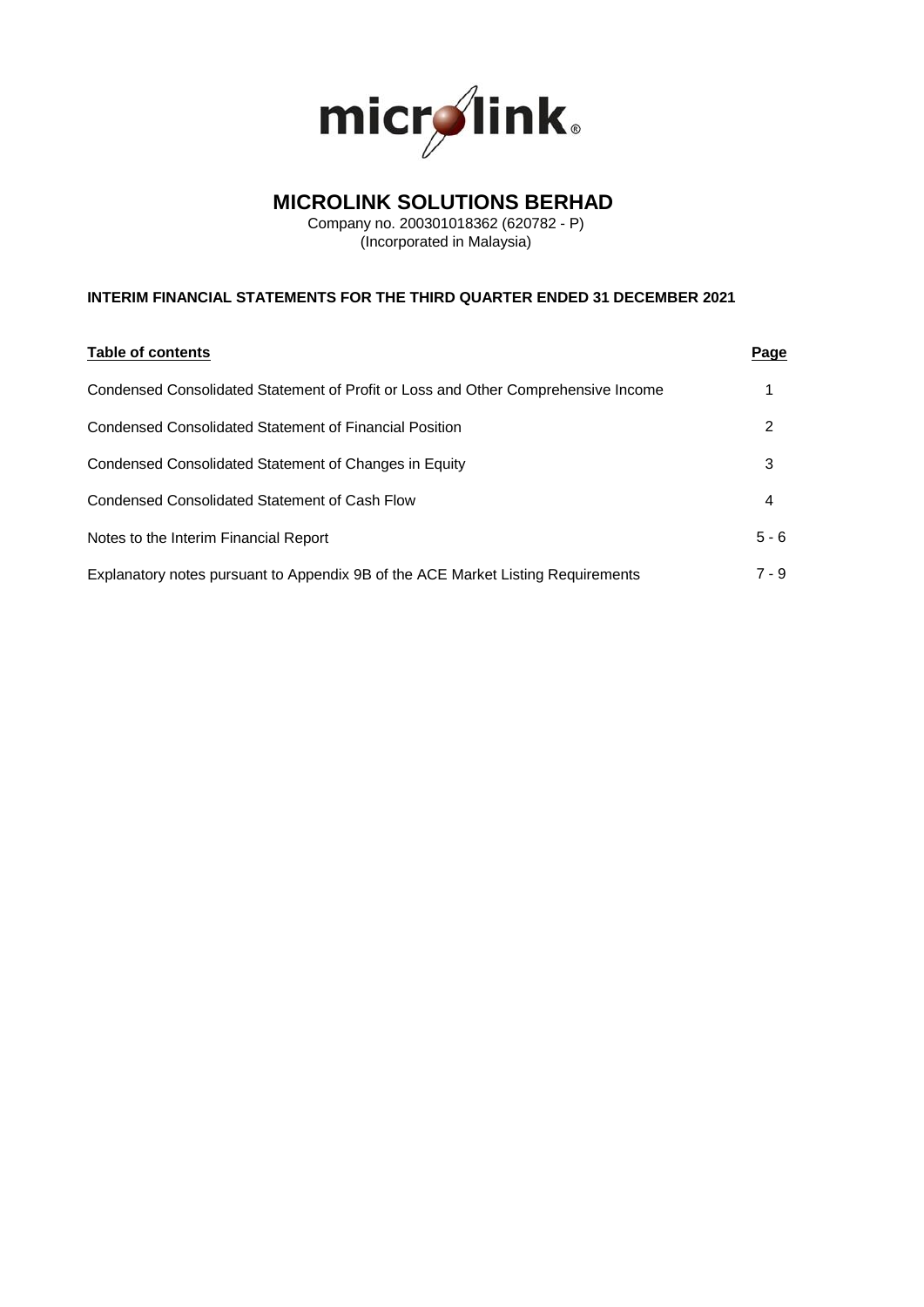

## **CONDENSED CONSOLIDATED STATEMENT OF PROFIT OR LOSS AND OTHER COMPREHENSIVE INCOME FOR THE THIRD QUARTER ENDED 31 DECEMBER 2021**

|                                                                                                           | <b>INDIVIDUAL QUARTER</b><br><b>THREE MONTHS ENDED</b><br><b>31 DECEMBER</b> |                                           | <b>CUMULATIVE PERIOD</b><br><b>NINE MONTHS ENDED</b><br><b>31 DECEMBER</b> |                                           |  |
|-----------------------------------------------------------------------------------------------------------|------------------------------------------------------------------------------|-------------------------------------------|----------------------------------------------------------------------------|-------------------------------------------|--|
|                                                                                                           | 2021<br><b>RM'000</b><br><b>Unaudited</b>                                    | 2020<br><b>RM'000</b><br><b>Unaudited</b> | 2021<br><b>RM'000</b><br><b>Unaudited</b>                                  | 2020<br><b>RM'000</b><br><b>Unaudited</b> |  |
| Revenue                                                                                                   | 61,038                                                                       | 45,052                                    | 165,963                                                                    | 141,234                                   |  |
| Cost of sales                                                                                             | (41, 179)                                                                    | (32, 321)                                 | (113, 237)                                                                 | (110, 162)                                |  |
| Gross profit                                                                                              | 19,859                                                                       | 12,731                                    | 52,726                                                                     | 31,072                                    |  |
| Other operating income                                                                                    | 1,103                                                                        | 106                                       | 2,206                                                                      | 4,182                                     |  |
| Selling and distribution expenses                                                                         | (255)                                                                        | (236)                                     | (807)                                                                      | (717)                                     |  |
| Administrative expenses                                                                                   | (7, 237)                                                                     | (6, 564)                                  | (21,009)                                                                   | (16, 974)                                 |  |
| Finance costs                                                                                             | (328)                                                                        | (397)                                     | (1, 106)                                                                   | (1, 435)                                  |  |
| Other operating expenses                                                                                  | (2,683)                                                                      | (445)                                     | (6,640)                                                                    | (2,518)                                   |  |
| <b>Profit before taxation</b>                                                                             | 10,459                                                                       | 5,195                                     | 25,370                                                                     | 13,610                                    |  |
| <b>Taxation</b>                                                                                           | (3,080)                                                                      | (78)                                      | (4, 404)                                                                   | (1,013)                                   |  |
| Profit for the period                                                                                     | 7,379                                                                        | 5,117                                     | 20,966                                                                     | 12,597                                    |  |
| Other comprehensive income, net of tax<br>- item that may be reclassified subsequently to profit or loss: |                                                                              |                                           |                                                                            |                                           |  |
| Foreign currency translations for foreign operations, net of tax                                          |                                                                              | 3                                         | $\mathbf{1}$                                                               | 12                                        |  |
| Other comprehensive income for the period, net of tax                                                     | ÷,                                                                           | 3                                         | $\mathbf{1}$                                                               | 12                                        |  |
| Total comprehensive income for the period                                                                 | 7,379                                                                        | 5,120                                     | 20,967                                                                     | 12,609                                    |  |
| Profit attributable to:<br>Owners of the parent<br>Non-controlling interests                              | 7,375<br>7,379                                                               | 5,020<br>97<br>5,117                      | 21,019<br>(53)<br>20,966                                                   | 12,477<br>120<br>12,597                   |  |
| Total comprehensive income attributable to:<br>Owners of the parent<br>Non-controlling interests          | 7,374<br>5<br>7,379                                                          | 5,019<br>101<br>5,120                     | 21,015<br>(48)<br>20,967                                                   | 12,474<br>135<br>12,609                   |  |
| Earnings per share (sen):<br>Basic<br><b>Diluted</b>                                                      | 3.04<br>3.04                                                                 | 2.63<br>2.63                              | 8.68<br>8.68                                                               | 6.53<br>6.53                              |  |

## **Note:**

These condensed interim financial statements should be read in conjunction with the audited financial statements for the year ended 31 March 2021 and the accompanying explanatory notes attached to the interim financial statements.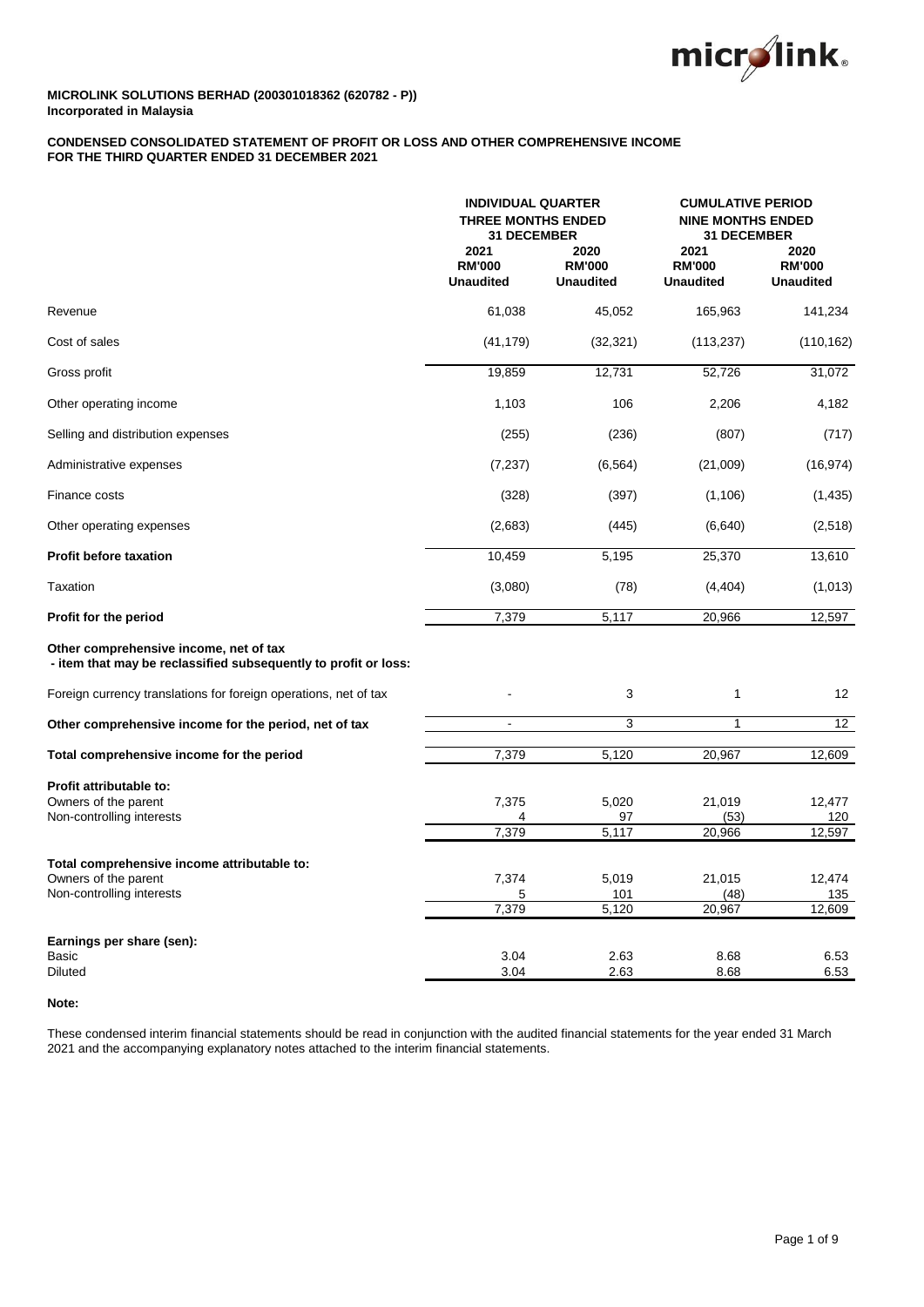

## **CONDENSED CONSOLIDATED STATEMENT OF FINANCIAL POSITION AS AT 31 DECEMBER 2021**

|                                                                                       | As At<br>31 December 2021<br><b>RM'000</b><br><b>Unaudited</b> | As At<br>31 March 2021<br><b>RM'000</b><br><b>Audited</b> |
|---------------------------------------------------------------------------------------|----------------------------------------------------------------|-----------------------------------------------------------|
| <b>ASSETS</b>                                                                         |                                                                |                                                           |
| <b>Non-Current Assets</b>                                                             |                                                                |                                                           |
| Property, plant and equipment                                                         | 766                                                            | 288                                                       |
| Right-of-use assets                                                                   | 4,466                                                          | 5,385                                                     |
| Investment in Joint Venture                                                           | 5                                                              | 5                                                         |
| Goodwill                                                                              | 18,409                                                         | 18,409                                                    |
| Software development expenditure<br>Other investments                                 | 79,371                                                         | 63,313                                                    |
| Lease receivables                                                                     | 105<br>$\blacksquare$                                          | 105<br>2,317                                              |
| Deferred tax assets                                                                   | 3,010                                                          | 3,010                                                     |
|                                                                                       | 106,132                                                        | 92,832                                                    |
| <b>Current Assets</b>                                                                 |                                                                |                                                           |
| Inventories                                                                           | 2,761                                                          | 1,127                                                     |
| Contract costs                                                                        | 2,684                                                          | 5,495                                                     |
| Other investments                                                                     | 483                                                            | 99                                                        |
| Trade receivables                                                                     | 36,769                                                         | 32,768                                                    |
| Other receivables, deposits and prepayments                                           | 36,525                                                         | 10,150                                                    |
| Contract assets                                                                       | 18,176                                                         | 7,389                                                     |
| Lease receivables                                                                     | 328<br>$\overline{a}$                                          | 2,085                                                     |
| Amount owing by ultimate holding company<br>Amount owing by immediate holding company |                                                                | 23,526<br>15,461                                          |
| Current tax assets                                                                    | 3,608                                                          | 3,714                                                     |
| Cash and bank balances                                                                | 13,076                                                         | 11,014                                                    |
|                                                                                       | 114,410                                                        | 112,828                                                   |
| <b>TOTAL ASSETS</b>                                                                   | 220,542                                                        | 205,660                                                   |
| <b>EQUITY AND LIABILITIES</b>                                                         |                                                                |                                                           |
| Equity attributable to owners of the Parent                                           |                                                                |                                                           |
| Share capital                                                                         | 108,526                                                        | 105,583                                                   |
| Reserves                                                                              | 38                                                             | 42                                                        |
| <b>Retained Earnings</b>                                                              | 34,871                                                         | 13,852                                                    |
| <b>Non-controlling interests</b>                                                      | 143,435<br>439                                                 | 119,477<br>487                                            |
| <b>TOTAL EQUITY</b>                                                                   | 143,874                                                        | 119,964                                                   |
| <b>Non-Current Liabilities</b>                                                        |                                                                |                                                           |
| Provision for gratuity obligations                                                    | 2,389                                                          | 2,135                                                     |
| Other payables and accruals                                                           | 157                                                            | 157                                                       |
| Lease liabilities                                                                     | 4,657                                                          | 6,822                                                     |
|                                                                                       | 7,203                                                          | 9,114                                                     |
| <b>Current Liabilities</b>                                                            |                                                                |                                                           |
| Trade payables                                                                        | 15,695                                                         | 18,667                                                    |
| Other payables and accruals                                                           | 17,499                                                         | 15,396                                                    |
| <b>Contract liabilities</b>                                                           | 12,178                                                         | 17,704                                                    |
| Amount owing to ultimate holding company                                              |                                                                | 59                                                        |
| Amount owing to immediate holding company                                             | $\blacksquare$<br>19,041                                       | 65                                                        |
| <b>Borrowings</b><br>Lease liabilities                                                | 3,100                                                          | 20,388<br>3,274                                           |
| Current tax liabilities                                                               | 1,952                                                          | 1,029                                                     |
|                                                                                       | 69,465                                                         | 76,582                                                    |
| <b>TOTAL LIABILITIES</b>                                                              | 76,668                                                         | 85,696                                                    |
| <b>TOTAL EQUITY AND LIABILITIES</b>                                                   | 220,542                                                        | 205,660                                                   |
|                                                                                       |                                                                |                                                           |
| Net assets per share (RM)                                                             | 0.59                                                           | 0.50                                                      |

## **Note:**

These condensed interim financial statements should be read in conjunction with the audited financial statements for the year ended 31 March 2021 and the accompanying explanatory notes attached to the interim financial statements.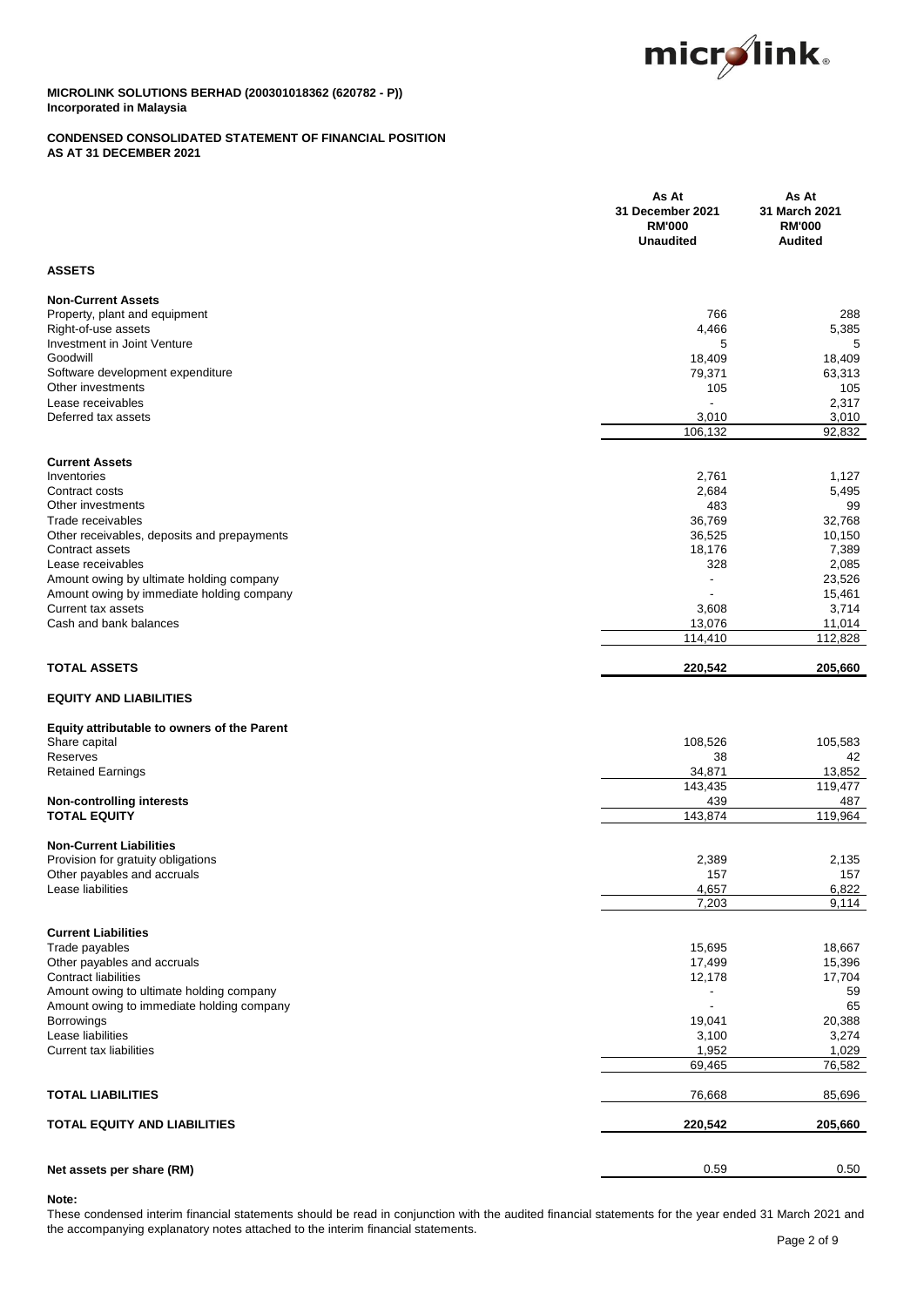

## **CONDENSED CONSOLIDATED STATEMENT OF CHANGES IN EQUITY FOR THE THIRD QUARTER ENDED 31 DECEMBER 2021**

|                                                                       |                                      | Non-distributable ------------------>                         |                                                                              |                                                                         |                                               |                                     |
|-----------------------------------------------------------------------|--------------------------------------|---------------------------------------------------------------|------------------------------------------------------------------------------|-------------------------------------------------------------------------|-----------------------------------------------|-------------------------------------|
| <b>Unaudited</b>                                                      | <b>Share</b><br>capital<br><b>RM</b> | <b>Exchange</b><br><b>Translation</b><br>reserve<br><b>RM</b> | <b>Retained</b><br>Earnings /<br><b>(Accumulated</b><br>losses)<br><b>RM</b> | <b>Total</b><br>attributable to<br>owners of<br>the parent<br><b>RM</b> | Non-<br>controlling<br>interests<br><b>RM</b> | <b>Total</b><br>equity<br><b>RM</b> |
| 9 months ended 31 December 2021                                       |                                      |                                                               |                                                                              |                                                                         |                                               |                                     |
| At 1 April 2021 (audited)                                             | 105,583                              | 42                                                            | 13,852                                                                       | 119,477                                                                 | 487                                           | 119,964                             |
| Profit for the period                                                 |                                      |                                                               | 21,019                                                                       | 21,019                                                                  | (53)                                          | 20,966                              |
| Foreign currency translation for foreign operations                   |                                      | (4)                                                           |                                                                              | (4)                                                                     | 5                                             |                                     |
| Total comprehensive income for the period                             |                                      | $\overline{(4)}$                                              | 21,019                                                                       | 21,015                                                                  | (48)                                          | 20,967                              |
| <b>Transaction with owners</b>                                        |                                      |                                                               |                                                                              |                                                                         |                                               |                                     |
| Shares issued pursuant to Employee Share Grant Plan<br>('ESGP")       | 2,943                                |                                                               |                                                                              | 2,943                                                                   |                                               | 2,943                               |
| Total transactions with owners                                        | 2,943                                |                                                               |                                                                              | 2,943                                                                   |                                               | 2,943                               |
| At 31 December 2021                                                   | 108,526                              | 38                                                            | 34,871                                                                       | 143,435                                                                 | 439                                           | 143,874                             |
| <b>Unaudited</b><br>9 months ended 31 December 2020                   |                                      |                                                               |                                                                              |                                                                         |                                               |                                     |
| At 1 April 2020 (audited)                                             | 52,833                               | 45                                                            | (14, 215)                                                                    | 38,663                                                                  | 444                                           | 39,107                              |
| Profit for the period                                                 |                                      |                                                               | 12,477                                                                       | 12.477                                                                  | 120                                           | 12,597                              |
| Foreign currency translation for foreign operations                   | $\blacksquare$                       | (3)                                                           |                                                                              | (3)                                                                     | 15                                            | 12                                  |
| Total comprehensive income for the period                             |                                      | (3)                                                           | 12,477                                                                       | 12,474                                                                  | 135                                           | 12,609                              |
| <b>Transaction with owners</b>                                        |                                      |                                                               |                                                                              |                                                                         |                                               |                                     |
| Ordinary shares issued pursuant to private placement                  | 50,080                               |                                                               | $\sim$                                                                       | 50,080                                                                  | $\blacksquare$                                | 50,080                              |
| Shares issued pursuant to Employee Share Grant Plan<br>Dividends paid | 2,207<br>$\sim$                      |                                                               | (1, 841)                                                                     | 2,207<br>(1, 841)                                                       |                                               | 2,207<br>(1, 841)                   |
|                                                                       |                                      |                                                               |                                                                              |                                                                         |                                               |                                     |
| Total transactions with owners                                        | 52,287                               |                                                               | (1,841)                                                                      | 50,446                                                                  |                                               | 50,446                              |
| At 31 December 2020                                                   | 105,120                              | 42                                                            | (3,579)                                                                      | 101,583                                                                 | 579                                           | 102,162                             |

## **Note:**

These condensed interim financial statements should be read in conjunction with the audited financial statements for the year ended 31 March 2021 and the accompanying explanatory notes attached to the interim financial statements.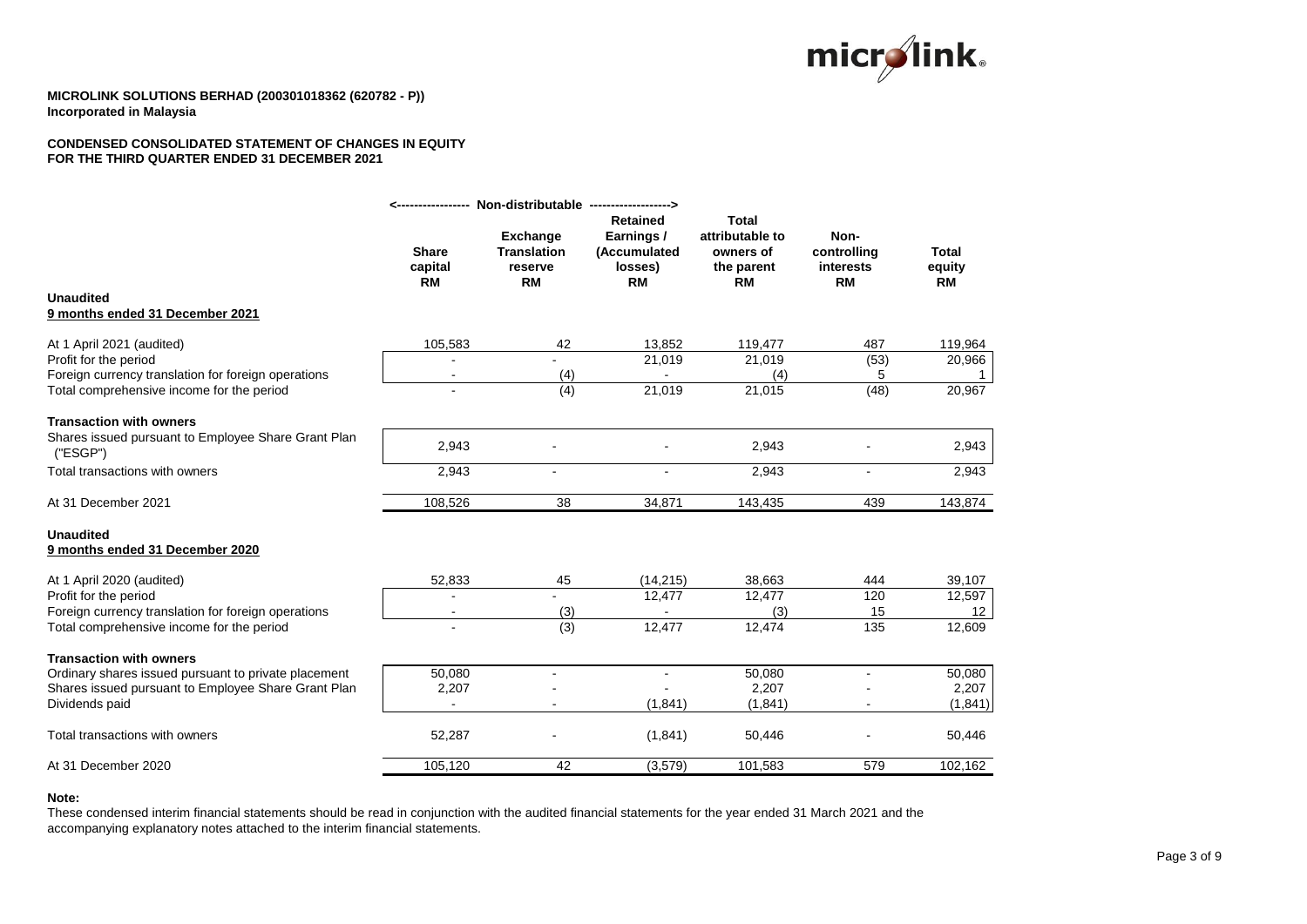

## **CONDENSED CONSOLIDATED STATEMENT OF CASH FLOW**

**FOR THE THIRD QUARTER ENDED 31 DECEMBER 2021**

(The figures have not been audited)

|                                                                                                | <b>Current Year</b><br>9 months ended<br>31 December 2021<br><b>RM'000</b><br><b>Unaudited</b> | <b>Preceding Year</b><br>9 months ended<br>31 December 2020<br><b>RM'000</b><br><b>Unaudited</b> |
|------------------------------------------------------------------------------------------------|------------------------------------------------------------------------------------------------|--------------------------------------------------------------------------------------------------|
| <b>CASH FLOWS FROM OPERATING ACTIVITIES</b><br>Profit before taxation                          | 25,370                                                                                         | 13,610                                                                                           |
| Adjustments for non-cash items:                                                                |                                                                                                |                                                                                                  |
| Amortisation of software development expenditure<br>Bad debts written off                      | 5,440<br>2                                                                                     | 498                                                                                              |
| Depreciation of property, plant and equipment                                                  | 119                                                                                            | 144                                                                                              |
| Depreciation of right-of-use assets                                                            | 971                                                                                            | 636                                                                                              |
| Employee share grant plan expenses                                                             | 1,962                                                                                          | 1,390                                                                                            |
| Interest expense                                                                               | 1,252                                                                                          | 1,720                                                                                            |
| Interest income                                                                                | (218)                                                                                          | (304)                                                                                            |
| Net unrealised gain on foreign exchange                                                        | (27)                                                                                           | (11)                                                                                             |
| Reversal of impairment loss on software development expenditure                                | 254                                                                                            | (2, 417)                                                                                         |
| Provision for gratuity obligations<br>Fair value gain on Investment                            | (70)                                                                                           |                                                                                                  |
| Gain on disposal of quoted investment                                                          | (1, 131)                                                                                       |                                                                                                  |
| Operating profit before working capital changes                                                | 33,924                                                                                         | 15,266                                                                                           |
| Net changes in assets                                                                          | (31, 743)                                                                                      | 28,480                                                                                           |
| Net changes in liabilities                                                                     | (3,800)                                                                                        | (51, 223)                                                                                        |
| Net cash from operations                                                                       | (1,619)                                                                                        | (7, 477)                                                                                         |
| Interest received                                                                              | 9                                                                                              | 80                                                                                               |
| Tax paid                                                                                       | (3, 375)                                                                                       | (1,993)                                                                                          |
| Tax refunded                                                                                   |                                                                                                | 2                                                                                                |
| Net cash used in operating activities                                                          | (4,985)                                                                                        | (9,388)                                                                                          |
| <b>CASH FLOWS FROM INVESTING ACTIVITIES</b>                                                    |                                                                                                |                                                                                                  |
| Addition of software development expenditure                                                   | (21, 498)                                                                                      | (292)                                                                                            |
| Repayment from / (to) ultimate holding company                                                 | 16,747                                                                                         | (23, 953)                                                                                        |
| Repayment from / (to) immediate holding company                                                | 16,320                                                                                         | (15, 493)                                                                                        |
| Interest received                                                                              | 209<br>ä,                                                                                      | 223                                                                                              |
| Withdrawal of deposits pledged to licensed banks<br>Disposal / (Purchase) of other investments | 817                                                                                            | 2,918<br>(2)                                                                                     |
| Purchase of property, plant and equipment                                                      | (650)                                                                                          | (170)                                                                                            |
| Fixed deposits pledged with licensed banks                                                     | (428)                                                                                          |                                                                                                  |
|                                                                                                |                                                                                                |                                                                                                  |
| Net cash from / (used in) investing activities                                                 | 11,517                                                                                         | (36, 769)                                                                                        |
| <b>CASH FLOWS FROM FINANCING ACTIVITIES</b>                                                    |                                                                                                |                                                                                                  |
| Dividend paid                                                                                  |                                                                                                | (1,841)                                                                                          |
| Interest paid                                                                                  | (764)                                                                                          | (1,362)                                                                                          |
| Proceeds from issue of shares pursuant to private placement                                    |                                                                                                | 50,080                                                                                           |
| Drawdown of borrowings                                                                         | (1,690)                                                                                        | 4,285                                                                                            |
| Payments of lease liabilities                                                                  | (2,827)                                                                                        | (4,259)                                                                                          |
| Net cash (used in) / from financing activities                                                 | (5, 281)                                                                                       | 46,903                                                                                           |
| NET INCREASE IN CASH AND CASH EQUIVALENTS                                                      | 1,251                                                                                          | 746                                                                                              |
| <b>CASH AND CASH EQUIVALENTS AT BEGINNING</b>                                                  |                                                                                                |                                                                                                  |
| OF THE PERIOD                                                                                  | 4,121                                                                                          | 13,616                                                                                           |
| <b>EFFECTS OF EXCHANGE RATE CHANGES</b><br>ON CASH AND CASH EQUIVALENTS                        | 41                                                                                             | 46                                                                                               |
| <b>CASH AND CASH EQUIVALENTS AT END</b>                                                        |                                                                                                |                                                                                                  |
| OF THE PERIOD                                                                                  | 5,413                                                                                          | 14,408                                                                                           |

*\* Cash and cash equivalents at the beginning and end of the financial period are net of deposits pledged to banks.*

## **Note:**

These condensed interim financial statements should be read in conjunction with the audited financial statements for the year ended 31 March 2021 and the accompanying explanatory notes attached to the interim financial statements.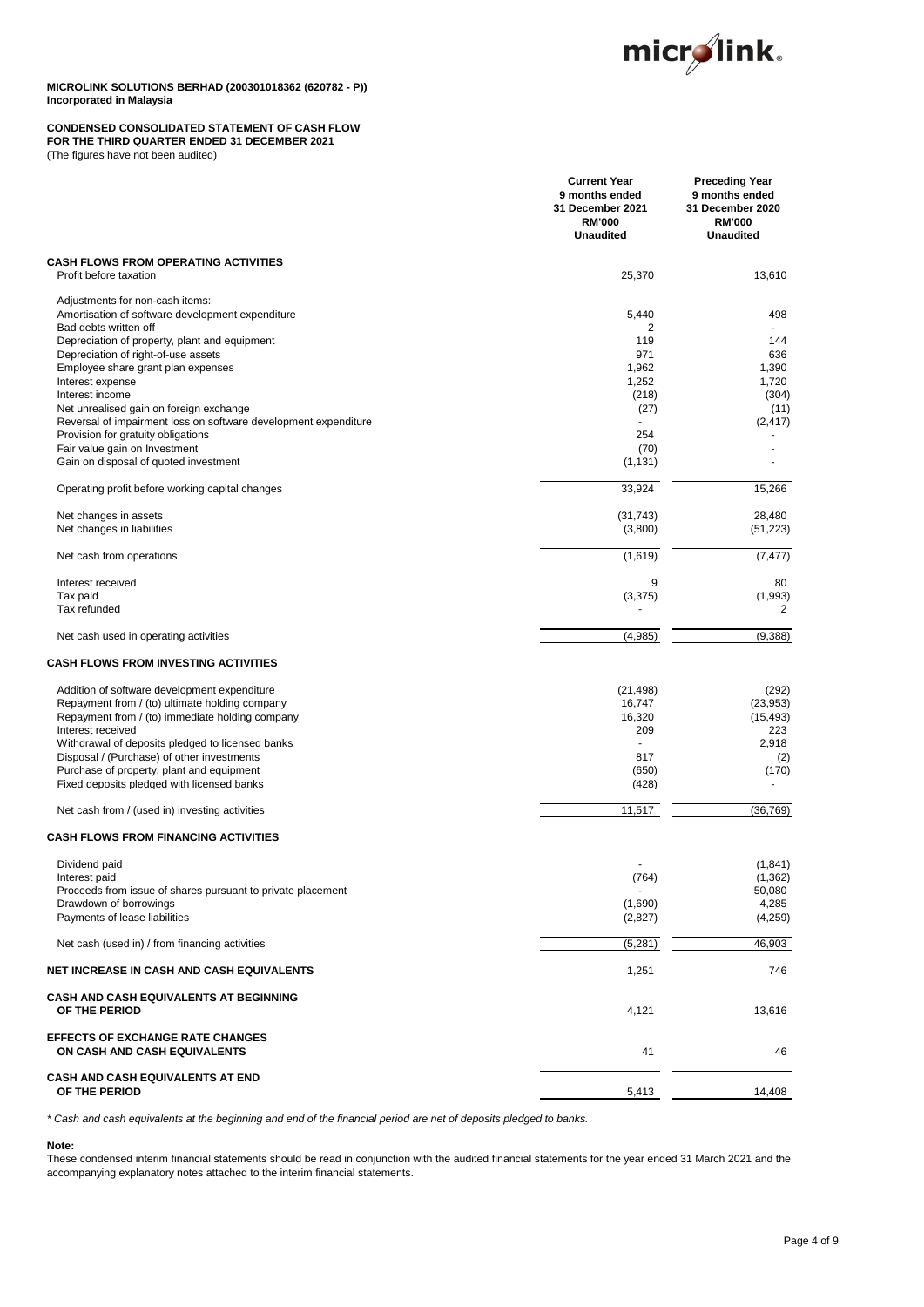

#### **MICROLINK SOLUTIONS BERHAD (200301018362 (620782 - P)) QUARTERLY REPORT ON CONSOLIDATED RESULTS FOR THE THIRD QUARTER ENDED 31 DECEMBER 2021**

### **A NOTES TO THE INTERIM FINANCIAL REPORT**

#### **A1 Basis of preparation**

The interim financial statements are unaudited and have been prepared in accordance with the requirements outlined in the Malaysian Financial Reporting Standards ("MFRSs") No. 134: Interim Financial Reporting issued by the Malaysian Accounting Standards Board ("MASB"), and Paragraph 9.22 of the Bursa Malaysia Securities Berhad ACE Market Listing Requirements ("ACE Listing Requirements") and should be read in conjunction with the audited financial statements of the Company and its subsidiaries ("Group") for the financial year ended 31 March 2021. These explanatory notes attached to the interim financial statements provide an explanation of events and transactions that are significant to an understanding of the changes in the financial position and performance of the Group since the financial year ended 31 March 2021.

The accounting policies and methods of computation adopted by the Group in this interim financial statements are consistent with those adopted in the financial statements for the financial year ended 31 March 2021 except for the newly-issued accounting framework - MFRS and IC Interpretations ("IC Int.") to be applied by all Entities Other Than Private Entities for the financial periods beginning on or after 1 January 2021:

Interest Rate Benchmark Reform Phase 2 (Amendments to MFRS 9, MFRS 139, MFRS 7, MFRS 4 and MFRS 16)

Annual Improvements to MFRS Standards 2018 - 2020

Amendments to MFRS 3 Reference to the Conceptual Framework

Amendments to MFRS 116 Property, Plant and Equipment - Proceeds before Intended Use

Amendments to MFRS 137 Onerous Contracts - Cost of Fulfilling a Contract Amendments to MFRS 101 Classification of Liabilities as Current or Non-current

MFRS 17 Insurance Contract

Amendments to MFRS 17 Insurance Contract

Disclosure of Accounting Policies (Amendments to MFRS 101 Presentation of Financial Statements) Definition of Accounting Estimates (Amendments to MFRS 108 Accounting Policies Changes in Accounting Estimates and Errors Deferred Tax related to Assets and Liabilities arising from a Single Transaction (Amendments to MFRS 112 Income Taxes)

Amendments to MFRS 10 and MFRS 128 Sale or Contribution of Assets between an Investor and its Associate or Joint Venture

The adoption of the above did not have any significant effects on the interim financial statements upon their initial application.

## **A2 Audit report of preceding annual financial statements**

The preceding audited financial statements for the financial year 31 March 2021 were not subjected to any qualification.

#### **A3 Seasonal or cyclical factors**

The business operations of the Group are not materially affected by any seasonal or cyclical factors.

## **A4 Unusual items affecting assets, liabilities, equity, net income or cash flows**

There were no unusual items affecting assets, liabilities, equity, net income or cash flows of the Group for the current quarter under review.

#### **A5 Material changes in estimates**

There were no changes in estimates of amounts which have a material effect in the current quarter under review.

#### **A6 Dividend paid**

No dividend has been paid in current quarter under review

### **A7 Segmental information**

The Group's reportable segments were identified as follows:-

- (i) Financial Services Provision of business and technical services for financial institutions
- (ii) Enterprise Solutions Provision of emerging technologies for enterprise
- (iii) Distribution Services Distribution and maintenance of computer equipment and software
- (iv) Solution Delivery Provision of project and software solutions delivery services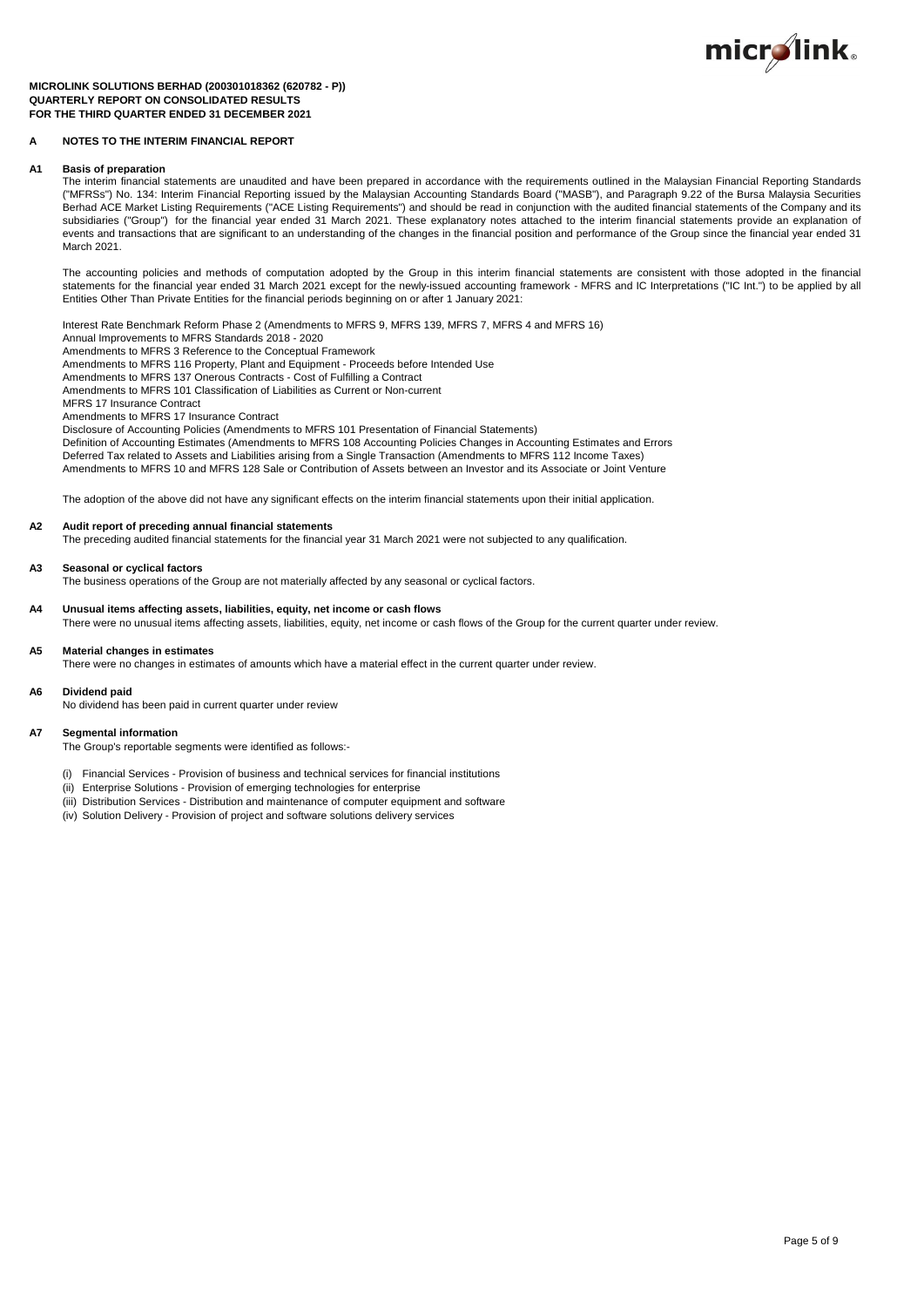

## **A NOTES TO THE INTERIM FINANCIAL REPORT (Cont'd)**

## **A7 Segmental information (Cont'd)**

| <b>Business Segments</b>                 | <b>Financial</b><br><b>Services</b><br><b>RM'000</b> | <b>Enterprise</b><br><b>Solutions</b><br><b>RM'000</b> | <b>Distribution</b><br><b>Services</b><br><b>RM'000</b> | <b>Solution</b><br>Delivery<br><b>RM'000</b> | Elimination<br><b>RM'000</b> | Consolidation<br><b>RM'000</b> |
|------------------------------------------|------------------------------------------------------|--------------------------------------------------------|---------------------------------------------------------|----------------------------------------------|------------------------------|--------------------------------|
| 9 months ended 31 December 2021          |                                                      |                                                        |                                                         |                                              |                              |                                |
| <b>External sales</b>                    | 27.920                                               | 34,475                                                 | 101,568                                                 | 2,000                                        |                              | 165,963                        |
| Inter-segment sales                      | 5,771                                                | 440                                                    | 4,278                                                   | 435                                          | (10, 924)                    |                                |
| Total                                    | 33,691                                               | 34,915                                                 | 105,846                                                 | 2,435                                        | (10, 924)                    | 165,963                        |
| <b>Results</b>                           |                                                      |                                                        |                                                         |                                              |                              |                                |
| Segment results                          | 2,479                                                | 22,082                                                 | 2,285                                                   | (594)                                        | 152                          | 26,404                         |
| Interest expense                         | (553)                                                | (179)                                                  | (542)                                                   | (1)                                          | 23                           | (1,252)                        |
| Interest income                          | 111                                                  | 38                                                     | 69                                                      |                                              |                              | 218                            |
| Taxation                                 | (1,235)                                              | (2,718)                                                | (241)                                                   | (210)                                        |                              | (4, 404)                       |
| Profit / (Loss) for the financial period | 802                                                  | 19,223                                                 | 1,571                                                   | (805)                                        | 175                          | 20,966                         |
| 9 months ended 31 December 2020          |                                                      |                                                        |                                                         |                                              |                              |                                |
| <b>External sales</b>                    | 21,612                                               | 10,669                                                 | 102,732                                                 | 6,221                                        |                              | 141,234                        |
| Inter-segment sales                      | 9,472                                                | 354                                                    | 2,486                                                   | 342                                          | (12, 654)                    |                                |
| Total                                    | 31,084                                               | 11,023                                                 | 105,218                                                 | 6,563                                        | (12, 654)                    | 141,234                        |
| <b>Results</b>                           |                                                      |                                                        |                                                         |                                              |                              |                                |
| Segment results                          | 6,992                                                | 1,132                                                  | 2,057                                                   | 4,619                                        | 226                          | 15,026                         |
| Interest expense                         | (355)                                                | (370)                                                  | (960)                                                   | (41)                                         | 6                            | (1,720)                        |
| Interest income                          | 98                                                   | 136                                                    | 67                                                      | 3                                            |                              | 304                            |
| Taxation                                 | 218                                                  |                                                        | (700)                                                   | (531)                                        |                              | (1,013)                        |
| Profit for the financial period          | 6,953                                                | 898                                                    | 464                                                     | 4,050                                        | 232                          | 12,597                         |

## **A8 Valuation of property, plant and equipment**

The Group did not carry out any valuation of its property, plant and equipment.

### **A9 Material events subsequent to the end of the quarter**

On 5 October 2021, the Group announced that Bursa Securities has vide its letter dated 4 October 2021, resolved to approve the listing of and quotation of up to 116,157,700 placement shares to be issued pursuant to the proposed private placement.

Saved as disclosed above, there were no material events announced subsequent to the end of the current financial period under review up to the date of this announcement.

### **A10 Changes in the composition of the Group**

There were no changes in the composition of the Group for the current quarter under review.

## **A11 Contingent liabilities**

The Directors are of the opinion that the Group has no contingent liabilities which, upon crystallisation would have a material impact on the financial position and business of the Group as at 15 February 2022 (the latest practicable date which is not earlier than 7 days from the date of issue of this financial results).

## **A12 Cash and bank balances**

|                                                     | <b>Current year</b> |
|-----------------------------------------------------|---------------------|
|                                                     | as at               |
|                                                     | 31 December 2021    |
|                                                     | <b>RM'000</b>       |
| Cash and bank balances                              | 8,607               |
| Fixed deposits with licensed financial institutions | 4,469               |
|                                                     | 13,076              |
| Less: Fixed deposits pledged with licensed banks    | (4, 469)            |
| Bank overdraft                                      | (3, 194)            |
|                                                     | 5,413               |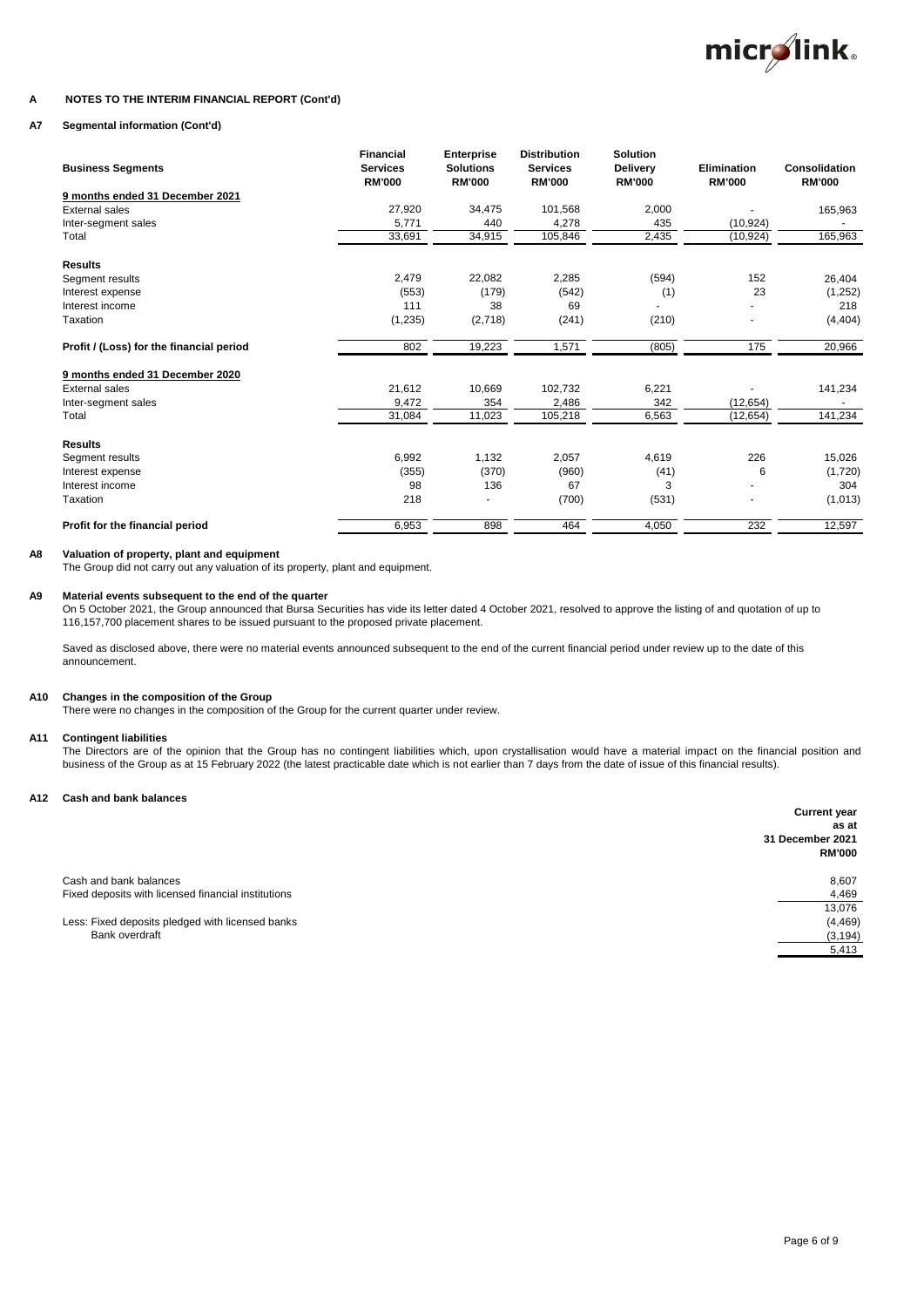

#### **B EXPLANATORY NOTES PURSUANT TO APPENDIX 9B OF THE ACE LISTING REQUIREMENTS**

## **B1 Review of performance**

The summary breakdown of revenue by business segments of the Group is as follows:-

|                              |               | <b>Individual Quarter</b>  |          |                            | <b>Cumulative Period</b> |          |
|------------------------------|---------------|----------------------------|----------|----------------------------|--------------------------|----------|
|                              |               | 3 months ended 31 December |          | 9 months ended 31 December |                          |          |
|                              | 2021          | 2020                       | Variance | 2021                       | 2020                     | Variance |
|                              | <b>RM'000</b> | <b>RM'000</b>              | %        | <b>RM'000</b>              | <b>RM'000</b>            | %        |
| <b>Financial Services</b>    | 8.303         | 11.394                     | $-27%$   | 33.691                     | 31.084                   | 8%       |
| <b>Enterprise Solutions</b>  | 17.878        | 6.178                      | 189%     | 34.915                     | 11.023                   | 217%     |
| <b>Distribution Services</b> | 37.813        | 31,456                     | 20%      | 105.846                    | 105.218                  | 1%       |
| <b>Solution Delivery</b>     | 746           | 770                        | $-3%$    | 2.435                      | 6,563                    | $-63%$   |
|                              | 64.740        | 49.798                     | 30%      | 176.887                    | 153.888                  | 15%      |
| Less: Inter Segment Revenue  | (3,702)       | (4,746)                    |          | (10, 924)                  | (12, 654)                |          |
| <b>Total Group Revenue</b>   | 61,038        | 45,052                     | 35%      | 165.963                    | 141.234                  | 18%      |

The Group's revenue increased in the current quarter under review by RM16 million as compared to the revenue achieved in the corresponding quarter of preceding year. The higher revenue was mainly attributable to higher order fulfilments and progress billings particularly in Enterprise Solutions and Distribution Services segments.

The summary breakdown of profit before taxation by business segments of the Group is as follows:-

|                                 | <b>Individual Quarter</b> |                            |           |                            | <b>Cumulative Period</b> |           |
|---------------------------------|---------------------------|----------------------------|-----------|----------------------------|--------------------------|-----------|
|                                 |                           | 3 months ended 31 December |           | 9 months ended 31 December |                          |           |
|                                 | 2021                      | 2020                       | Variance  | 2021                       | 2020                     | Variance  |
|                                 | <b>RM'000</b>             | <b>RM'000</b>              | %         | <b>RM'000</b>              | <b>RM'000</b>            | %         |
| <b>Financial Services</b>       | (2,759)                   | 1.378                      | <b>NA</b> | 2.037                      | 6.735                    | $-70%$    |
| <b>Enterprise Solutions</b>     | 11.605                    | 939                        | 1136%     | 21.941                     | 898                      | 2343%     |
| <b>Distribution Services</b>    | 1,387                     | 578                        | 140%      | 1.812                      | 1.164                    | 56%       |
| <b>Solution Delivery</b>        | 46                        | 2,253                      | $-98%$    | (595)                      | 4,581                    | <b>NA</b> |
|                                 | 10.279                    | 5.148                      | 100%      | 25.195                     | 13.378                   | 88%       |
| Add / (Less) : Elimination      | 180                       | 47                         |           | 175                        | 232                      |           |
| Profit before taxation (""PBT") | 10.459                    | 5.195                      | 101%      | 25,370                     | 13.610                   | 86%       |

The Group recorded a PBT of RM10.46 million in the current quarter under review as compared to RM5.20 million in the previous year corresponding quarter due to higher contributions from Enterprise Solutions. This was mainly due to higher gross profit margin recorded during the quarter.

### **Material change in profit before taxation for the quarter reported as compared with the immediate preceding quarter**

|                        | Current<br>Quarter | Immediate<br>Preceding | Change        |
|------------------------|--------------------|------------------------|---------------|
|                        |                    | Quarter                |               |
|                        | <b>RM'000</b>      | <b>RM'000</b>          | $\frac{9}{6}$ |
| Revenue                | 61,038             | 62,991                 | $-3%$         |
| Profit before taxation | 10,459             | 8,083                  | 29%           |

The Group recorded slight decrease in revenue by RM1.95 million in the current quarter as compared to the immediate preceding quarter mainly attributable to slight decrease in order fulfilments and progress billings from Financial Services segments.

The group posted an increase in PBT by RM2.38 million in the current quarter as compared to the immediate preceding quarter. The higher profit recorded in the current quarter was mainly attributable to higher gross profit margin from Enterprise Solutions segments.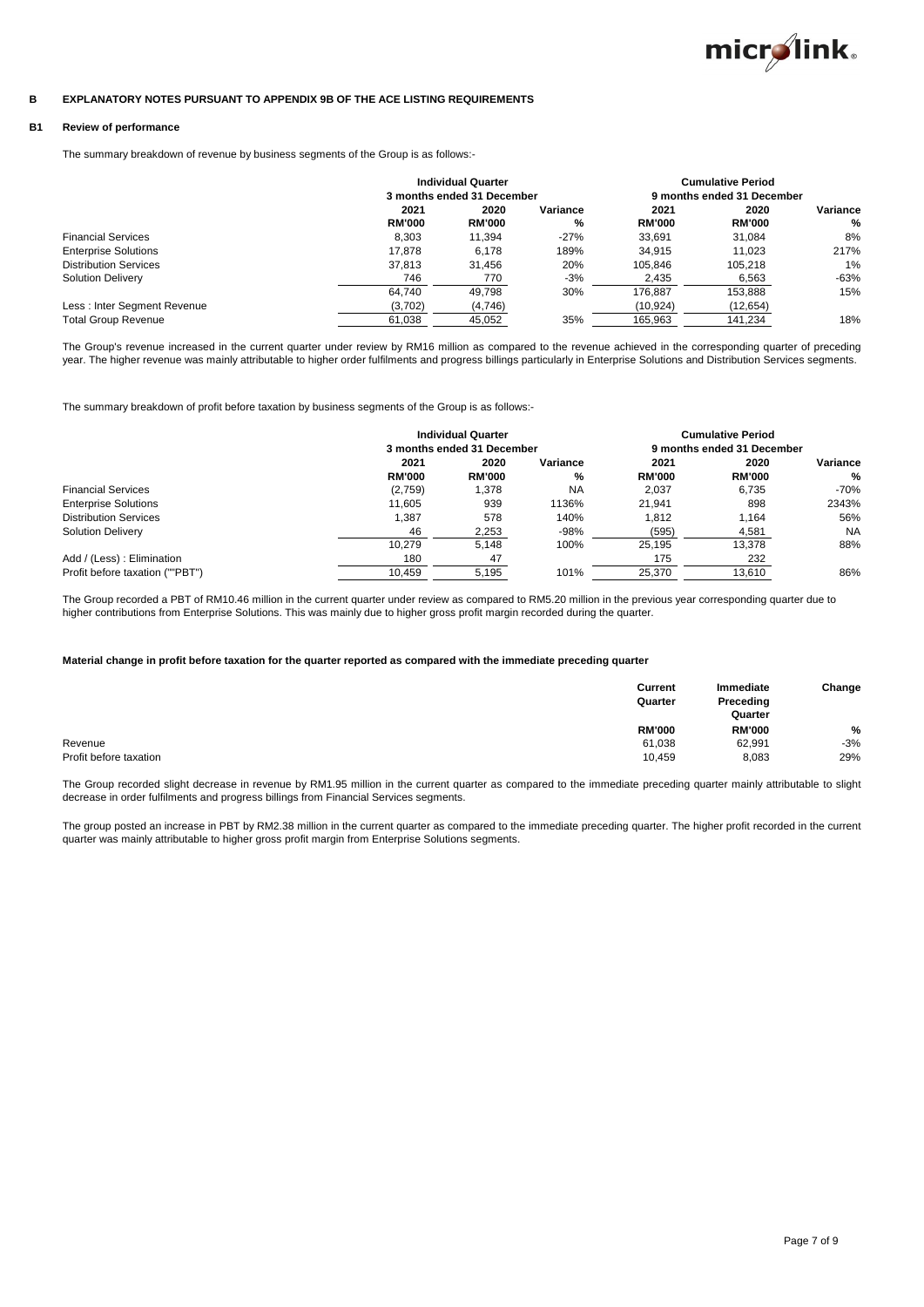

#### **B EXPLANATORY NOTES PURSUANT TO APPENDIX 9B OF THE ACE LISTING REQUIREMENTS (Cont'd)**

## **B2 Prospects**

The Group continues to adapt to the disruptions and challenges brought about by the COVID-19 pandemic, while remaining committed in supporting and caring for the health and safety of its employees.

Against this backdrop, it is encouraging to note that opportunities continue to grow in the Group's key market pillars in the financial services, telecommunication segments and public sector. As such, the Board remains optimistic and confident in delivering positive financial results. In addition, the Group is actively embarking on its regional expansion plans. It is also working to complete the corporate proposal exercise with Omesti Berhad under the Heads of Agreement signed and announced on 19 January 2022, all of which is expected to further contribute positive financial results to the Group.

#### **B3 Profit forecast or guarantee**

There were no profit forecast or profit guarantee issued by the Group and the Company.

### **B4 Income tax expense**

|                         | <b>Current quarter</b><br>31 December<br>2021<br><b>RM'000</b> | Cumulative<br>31 December<br>2021<br><b>RM'000</b> |
|-------------------------|----------------------------------------------------------------|----------------------------------------------------|
| Taxation - current year | (3,060)                                                        | (4, 384)                                           |
| Taxation - prior year   | (20)                                                           | (20)                                               |
| Deferred tax            |                                                                | $\sim$                                             |
| Total                   | (3,080)                                                        | (4, 404)                                           |
|                         |                                                                |                                                    |

## **B5 Unquoted investments and properties**

There were no purchase or disposal of unquoted investments and properties during the financial period under review.

#### **B6 Quoted securities**

On 30 July 2021, the Company announced that the final allocation of the Placement Shares of Inari Amerton Berhad is 1,000,000 Placement Shares at a total consideration of RM3.1 million.

### **B7 Corporate exercise and utilisation of proceeds**

On 5 October 2021, the Group announced that Bursa Securities has vide its letter dated 4 October 2021, resolved to approve the listing of and quotation of up to 116,157,700 placement shares to be issued pursuant to the proposed private placement.

Saved as disclosed above, there is no corporate exercise announced but not completed during the period under review.

## **B8 Group's borrowings and debt securities**

The Group's bank borrowings are as follows:

|                                                                             | As at<br>31 December<br>2021<br><b>RM'000</b> | As at<br>31 December<br>2020<br><b>RM'000</b> |
|-----------------------------------------------------------------------------|-----------------------------------------------|-----------------------------------------------|
| Short term bank borrowings - secured<br>Long term bank borrowings - secured | 19.041                                        | 15,133                                        |
| Total borrowings                                                            | 19,041                                        | 15,133                                        |

### **B9 Off balance sheet financial instruments**

Bank guarantees amounting to RM601.5 million have been issued.

#### **B10 Material litigation**

The Group is not engaged in any litigation or arbitration, either as plaintiff or defendant, which has a material effect on the financial position of the Company or its subsidiary companies and the Board does not know of any proceedings pending or threatened, or of any fact likely to give rise to any proceedings, which might materially and adversely affect the position or business of the Company or its subsidiary companies as at the date of this announcement.

#### **B11 Dividends**

No dividend has been declared in respect of the current quarter under review.